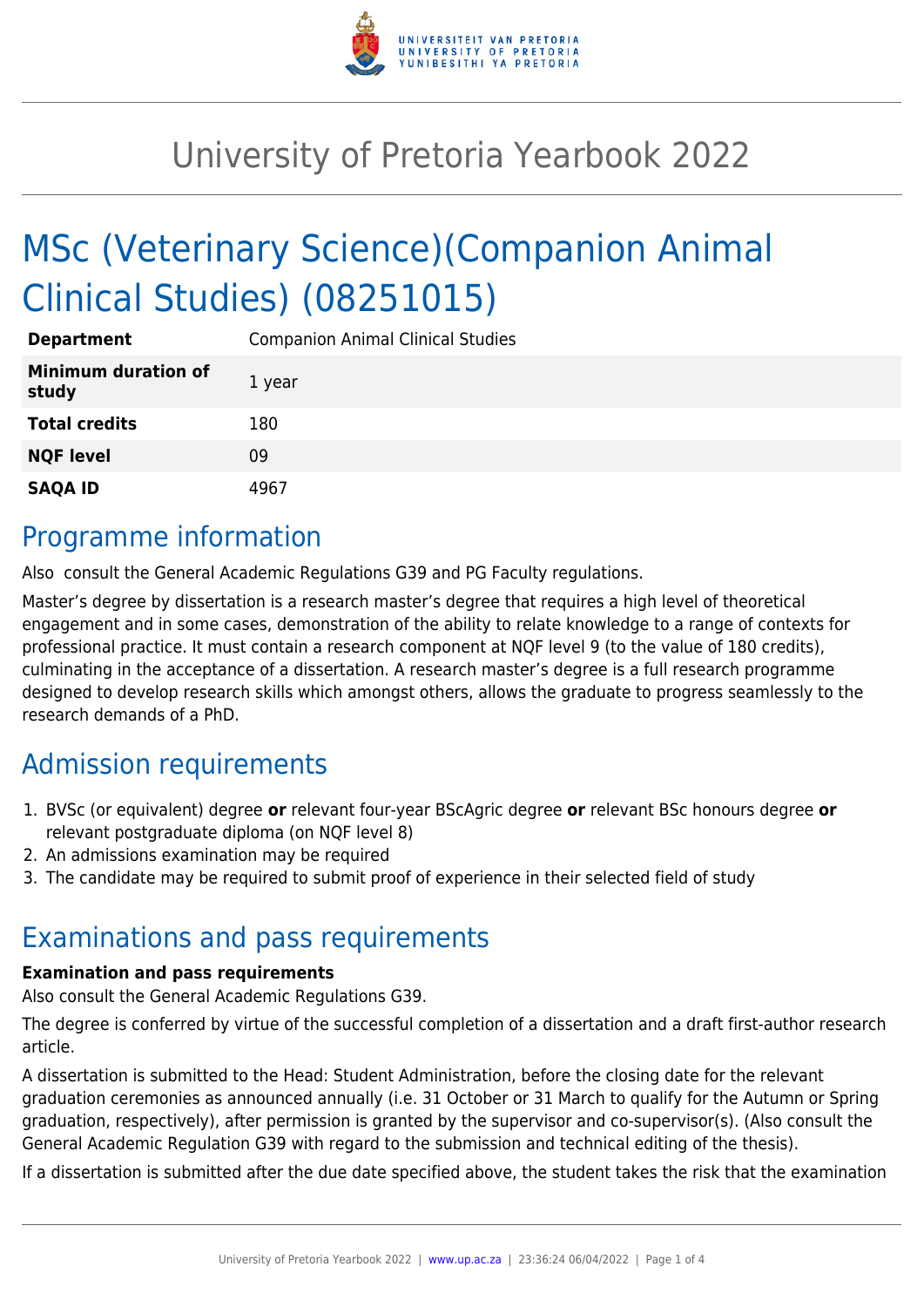

of the dissertation may be delayed and the student will not be considered for the graduation concerned. A student will only be allowed to graduate if the student has successfully complied with all the requirements for the particular programme.

The dissertation will be evaluated by two examiners (for the appointment of the examination panel, consult the General Academic Regulations G39.12.1).

The average of the separate marks awarded by the two examiners, constitutes the final mark for the dissertation.

#### **Compliance with degree requirements**

Also consult the General Academic Regulation G40.

- i. A master's degree by dissertation will be conferred on a student only after the successful completion of all requirements of each component of the relevant degree programme, including the submission and successful evaluation of a research-based dissertation, draft publication, and compliance with all the requirements for the particular programme.
- ii. A master's degree is not deemed to be completed if the electronic version of the dissertation has not been submitted to the relevant faculty administration prior to the date of closure of the graduation/finalist list for the forthcoming graduation ceremony.
- iii. No one is entitled to any privileges pertaining to a master's degree before the qualification has been conferred on him or her at a graduation ceremony. In respect of professional registrations, faculties may issue confirmation letters to the relevant professional bodies prior to the graduation ceremonies.

## Research information

Also consult the General Academic Regulation G39.

All students should register for (and pass) the module Research methodology (VRM 813) (non-credit-bearing). If a student has already completed a similar module for a previous degree (within the past five years) and can show sufficient evidence of competence in research skills required at postgraduate level, a student may apply for exemption from this module.

The main objective of master's degree studies is to enable the candidate to undertake research in all its semifractions, under supervision. The basic requirements and Faculty expectations of an MSc are:

- i. The candidate should show the ability to undertake a research project and write up the project.
- ii. The candidate does not need to make an original contribution to science, but still show the ability to do research.
- iii. Explicit hypothesis-testing, i.e. experimental work is not necessarily mandatory.

The research topic is determined in consultation with the supervisor and the relevant head of department, and the research project(s)/ dissertation that follow, must be approved according to Faculty guidelines.

Research undertaken by a master's student is conducted in accordance with the University's Code of ethics for scholarly activities. All research proposals must be submitted for ethics clearance/ approval/exemption to the relevant faculty research and/or research ethics committee. Faculty research ethics committees have the authority to consider and approve or reject research proposals within the guidelines of the general policy.

### Pass with distinction

A master's degree is awarded with distinction if a student meets the following requirements:

a. Obtained a mark of 75% or above for the research-based dissertation; and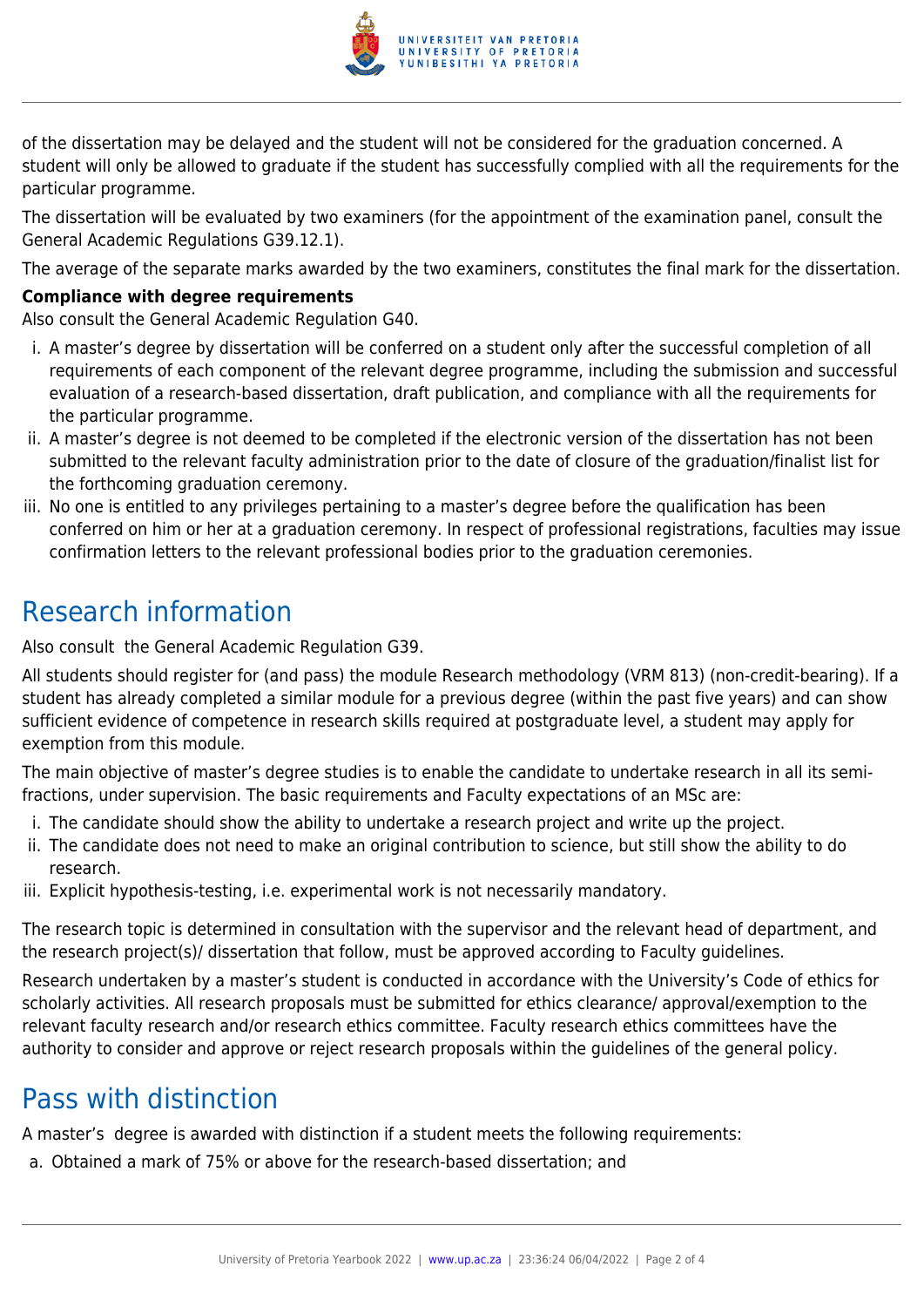

b. Completed the qualification within the maximum period allowed for master's study, but not in less than the prescribed minimum period of one academic year. Note: the maximum allowable time is twice the prescribed minimum years of study in relation to postgraduate students who study part-time.